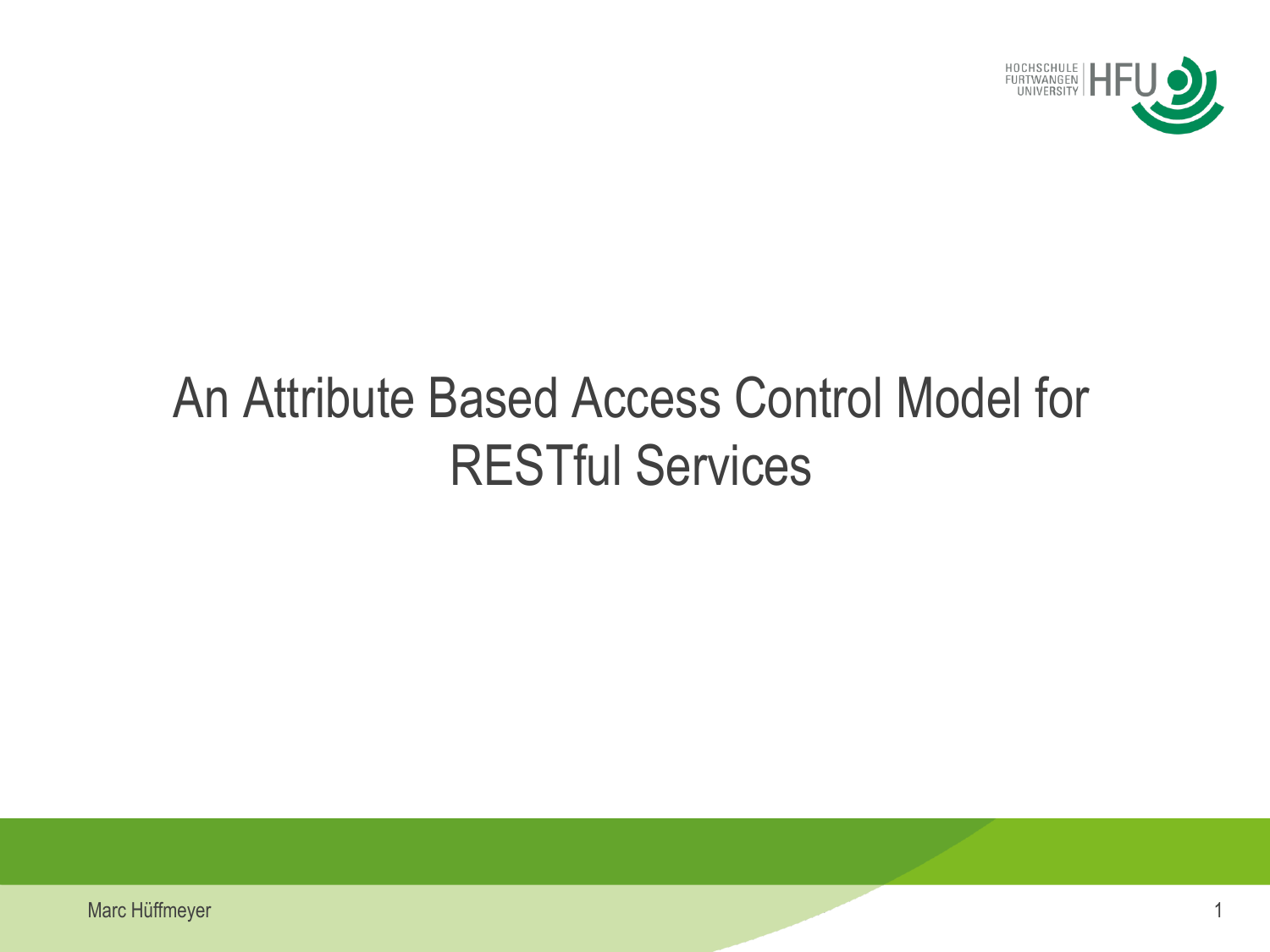#### Agenda



- **Foundations**
- eXtensible Access Control Markup Language (XACML)
- RestACL
- Test
- Conclusions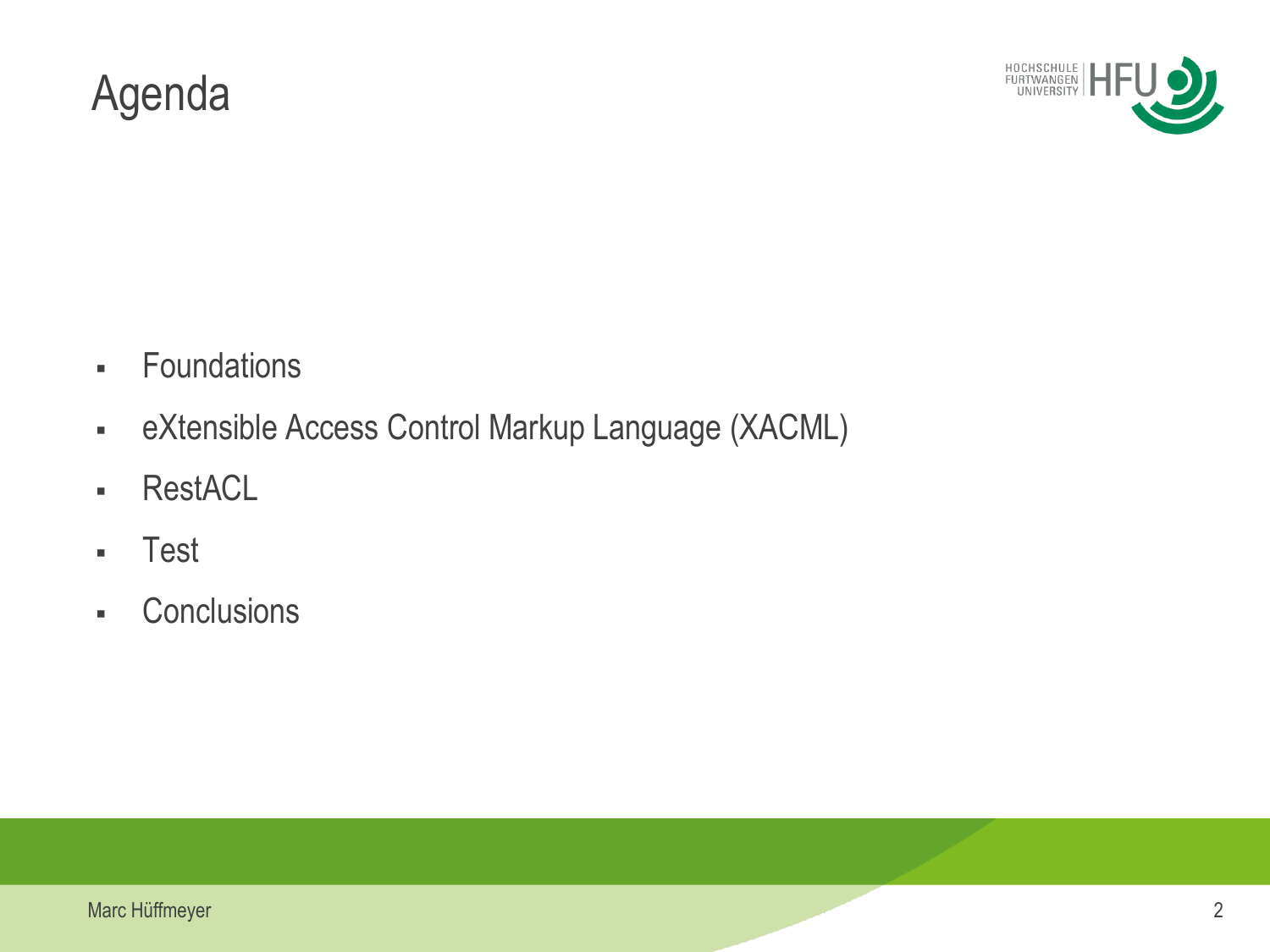### REST – Overview



- Architectural Style (Distributed Systems and Services)
	- T. R. Fielding. Architectural Styles and the Design of Network-based Software Architectures. University of California, Irvine, 2000
- Web Service based on HTTP
- 4 Core Concepts
	- **Resource Orientation**
	- Representations of Resources
	- Uniform Interface
	- Stateless Communication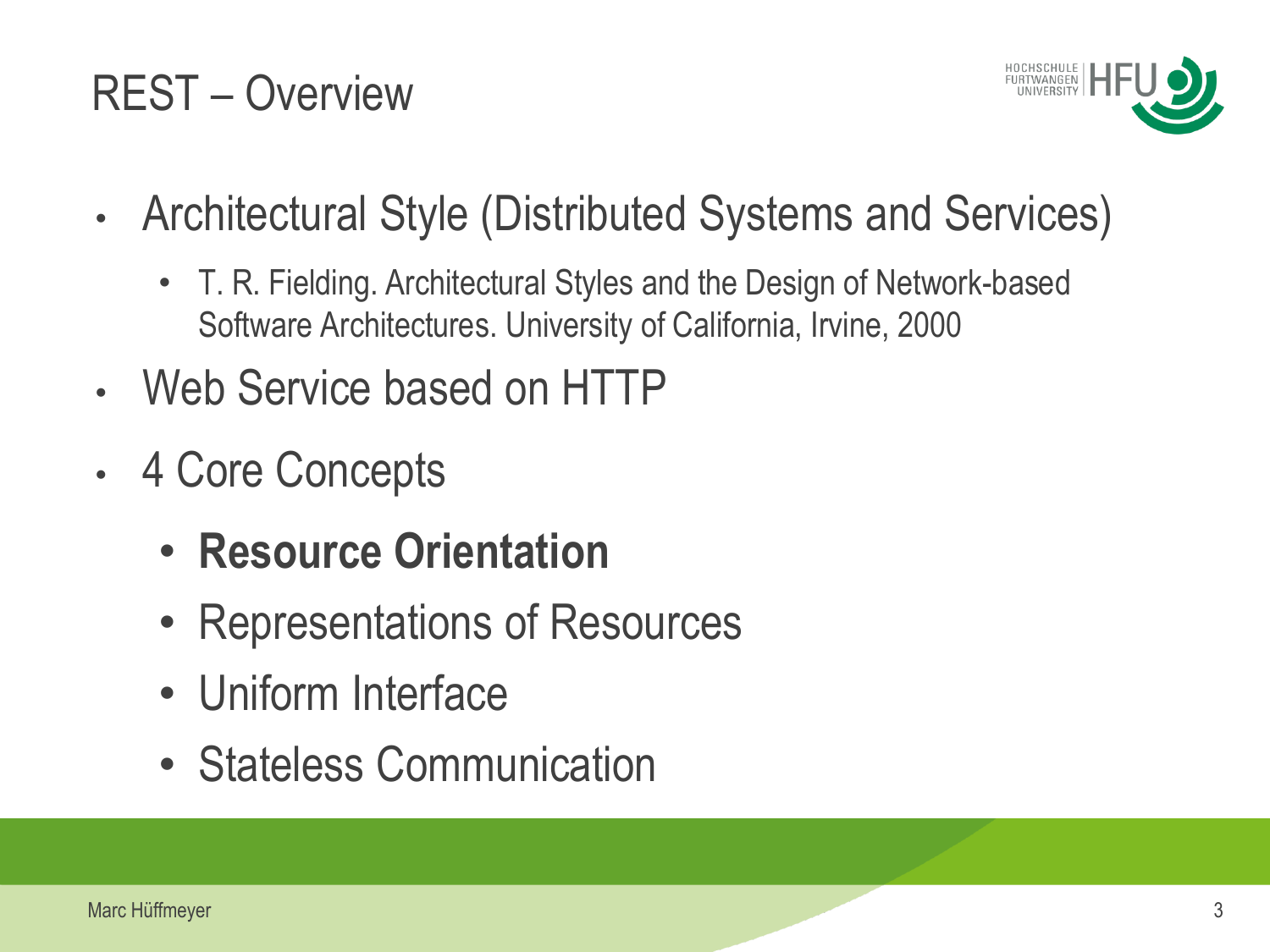#### ABAC – Motivation

Classic Access Control Mechansim (RBAC, ACL)





"By 2020, 70% of all businesses will use ABAC as the dominant mechanism"

Source: Gartner, Identity and Access Management Predictions, Nov. 2013

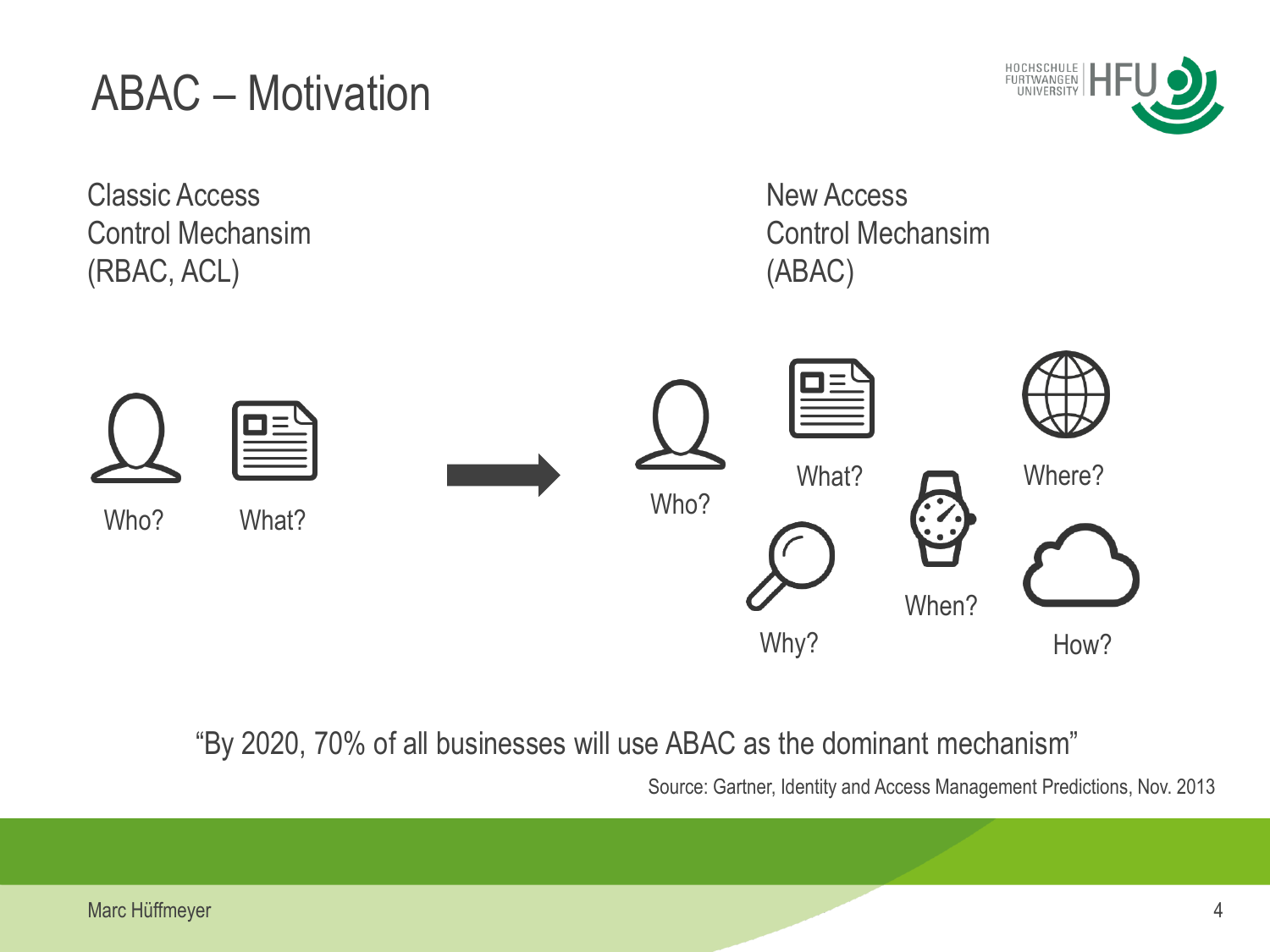

**Context**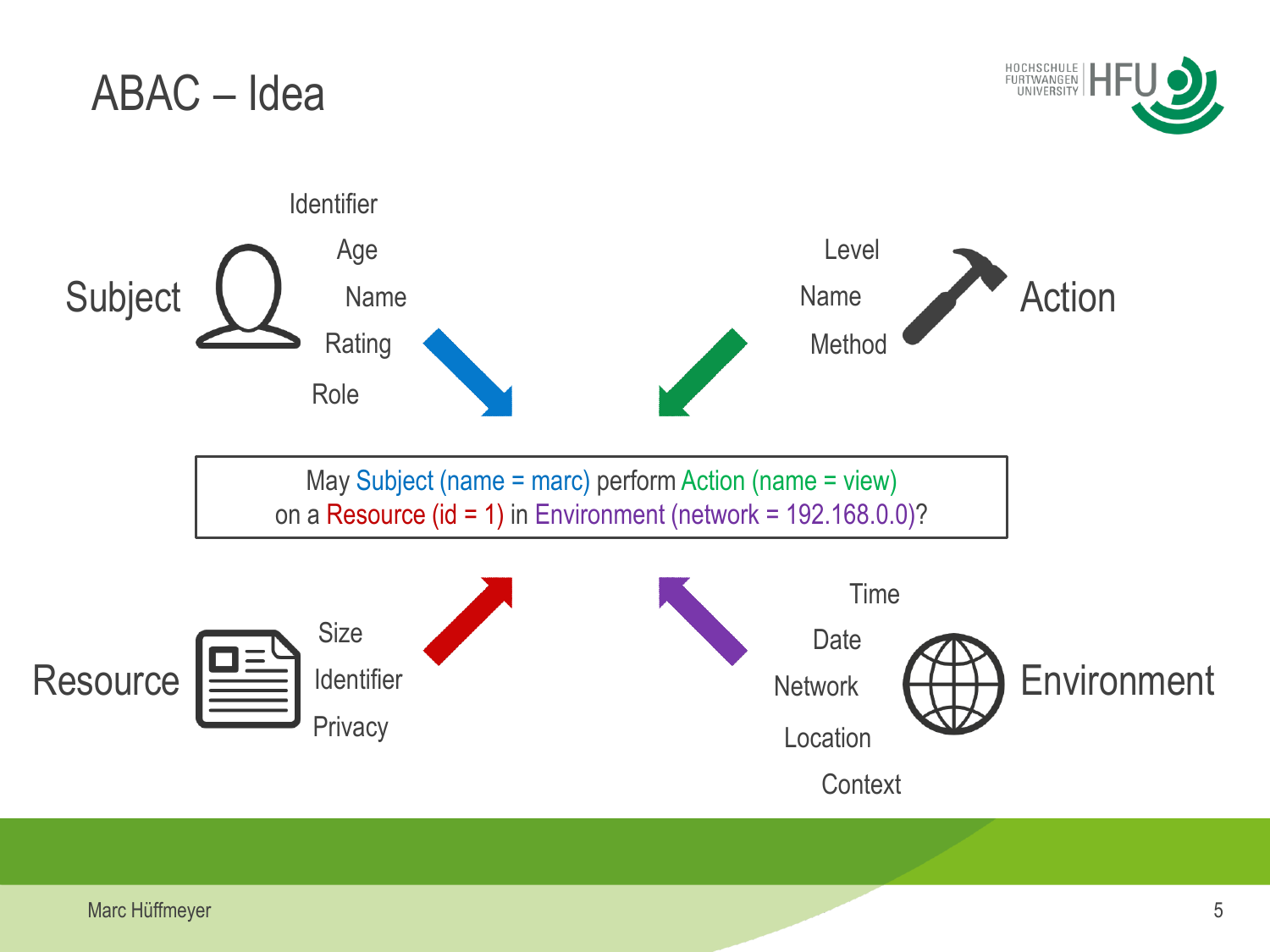## XACML – Overview



- OASIS Standard
	- http://docs.oasis-open.org/xacml/3.0/xacml-3.0-core-spec-os-en.html
- Latest Version: 3.0
	- Published 2013
- XACML defines
	- Architecture
	- Policy Language
	- Request/Response Language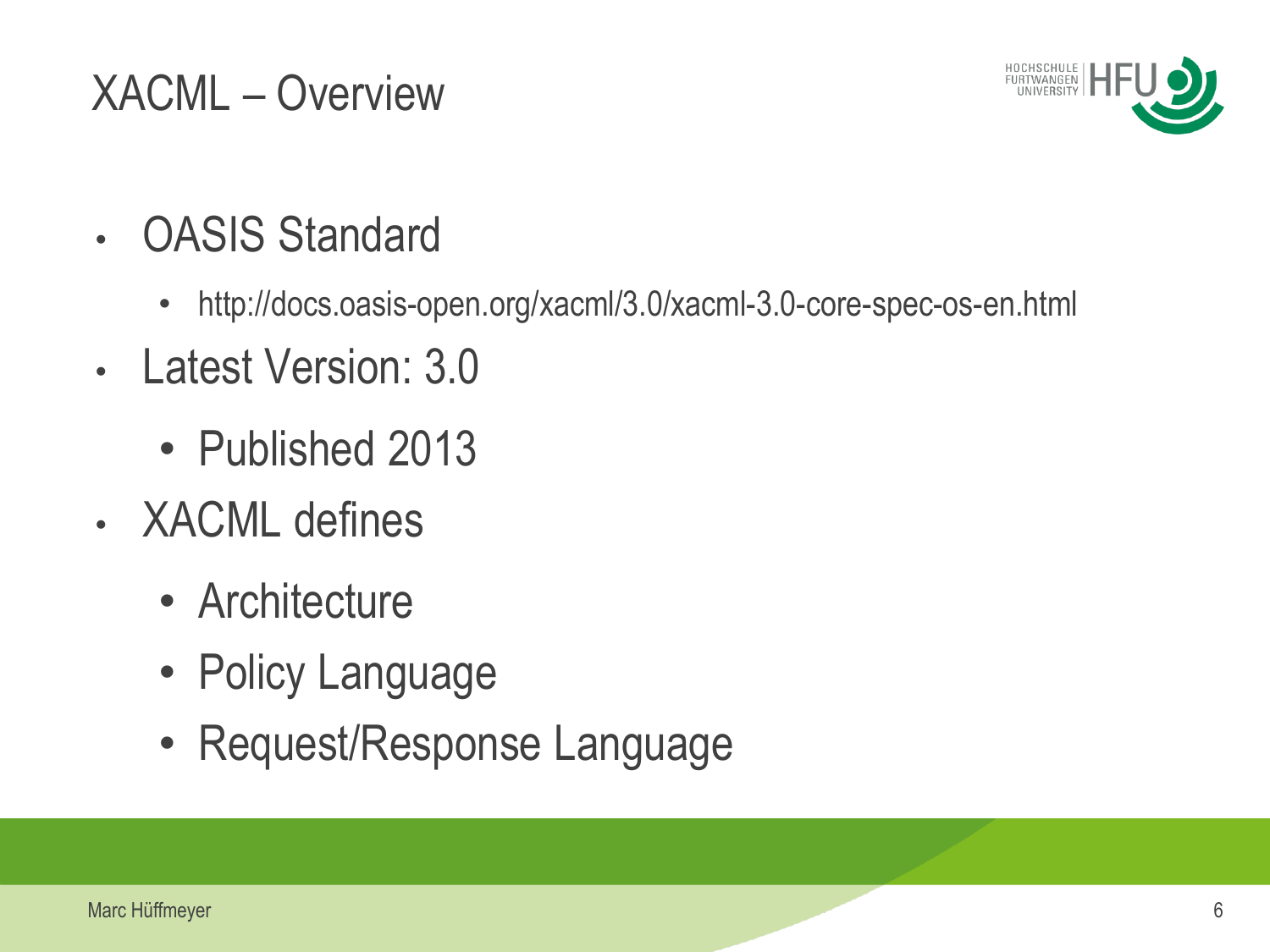#### XACML – Policy Language



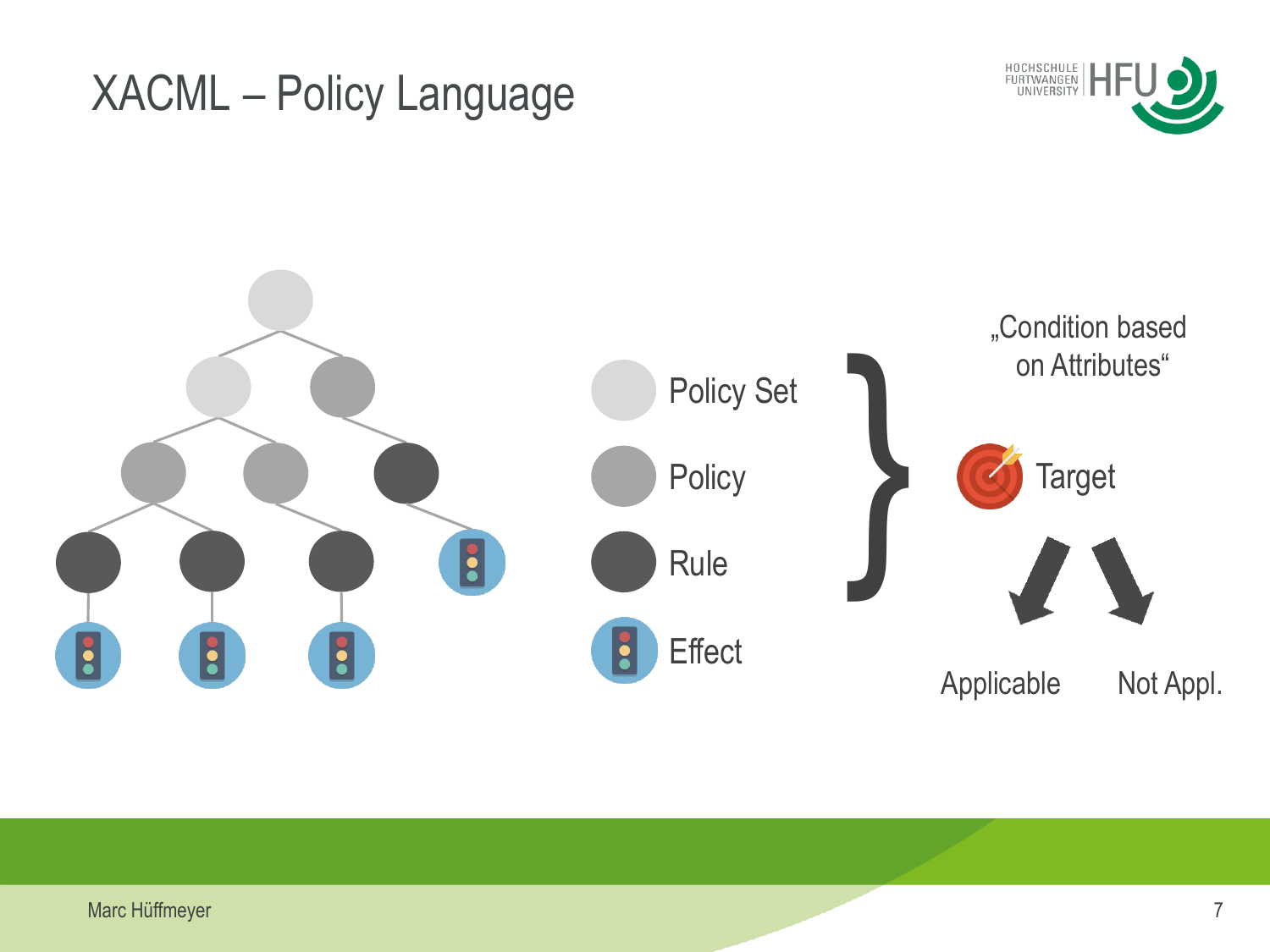## XACML – Combining Algorithms





#### Combining Algorithms

- PermitOverrides
- DenyOverrides
- FirstApplicable
- OnlyOneApplicable

 $\bullet$  …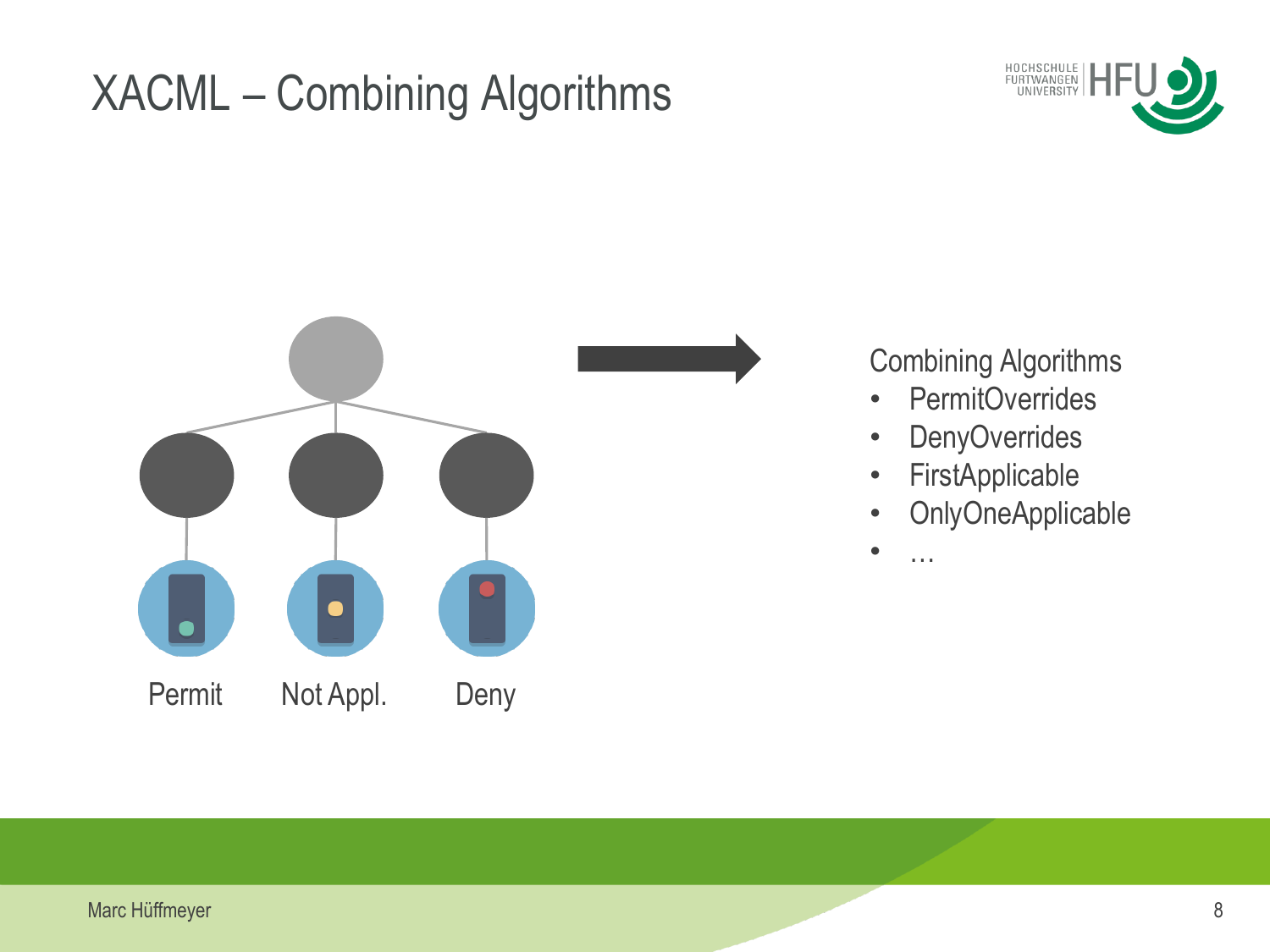#### XACML – Example (simplified)



```
<PolicySet PolicyCombiningAlgId="first-applicable">
    <Target/>
    <Policy RuleCombiningAlgId="first-applicable">
       <Target>
          <Match MatchId="function:string-equal">
             <AttributeValue>/users/1/photos</AttributeValue>
             <AttributeDesignator AttributeId="URI" Category="resource" />
          </Match>
      \langleTarget>
       <Rule Effect="Permit">
          <Target>
             <Match MatchId="function:string-equal">
                <AttributeValue>DELETE</AttributeValue>
                <AttributeDesignator AttributeId="HTTP-method" Category="action" />
             </Match>
          </Target>
       </Rule>
    </Policy>
</PolicySet>
```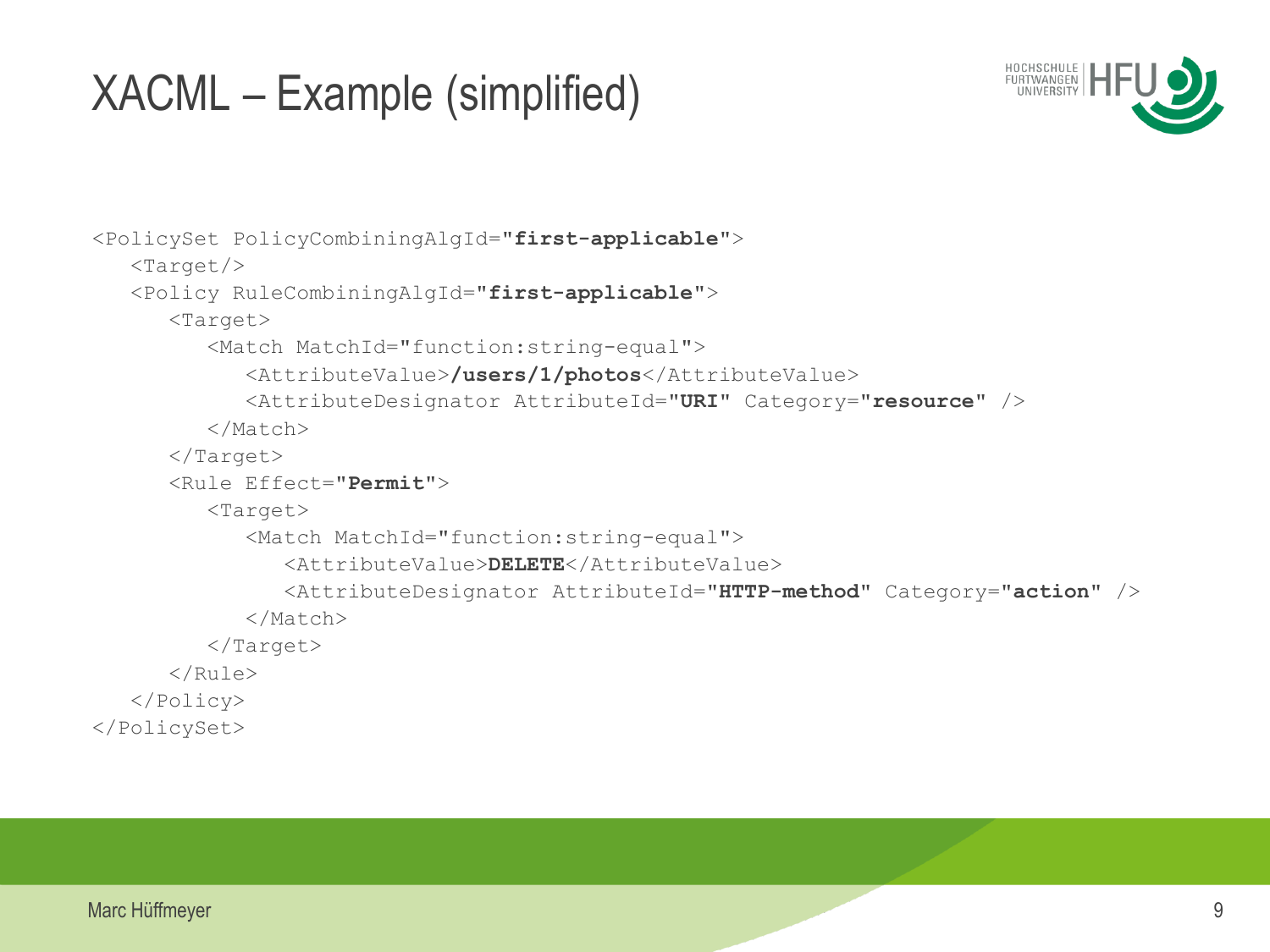## XACML – Assets & Drawbacks



- Assets
	- Powerful
		- Fine-grained policies
	- Black & White Listing
		- Positive (Permit)
		- Negative (Deny)
	- Technology neutral
- **Drawbacks** 
	- Performance
		- Computation at runtime
		- Bad policy design possible
	- Maintainability
		- Changing policies
		- Error detection/Error resolution
	- Restrictions
		- No overwriting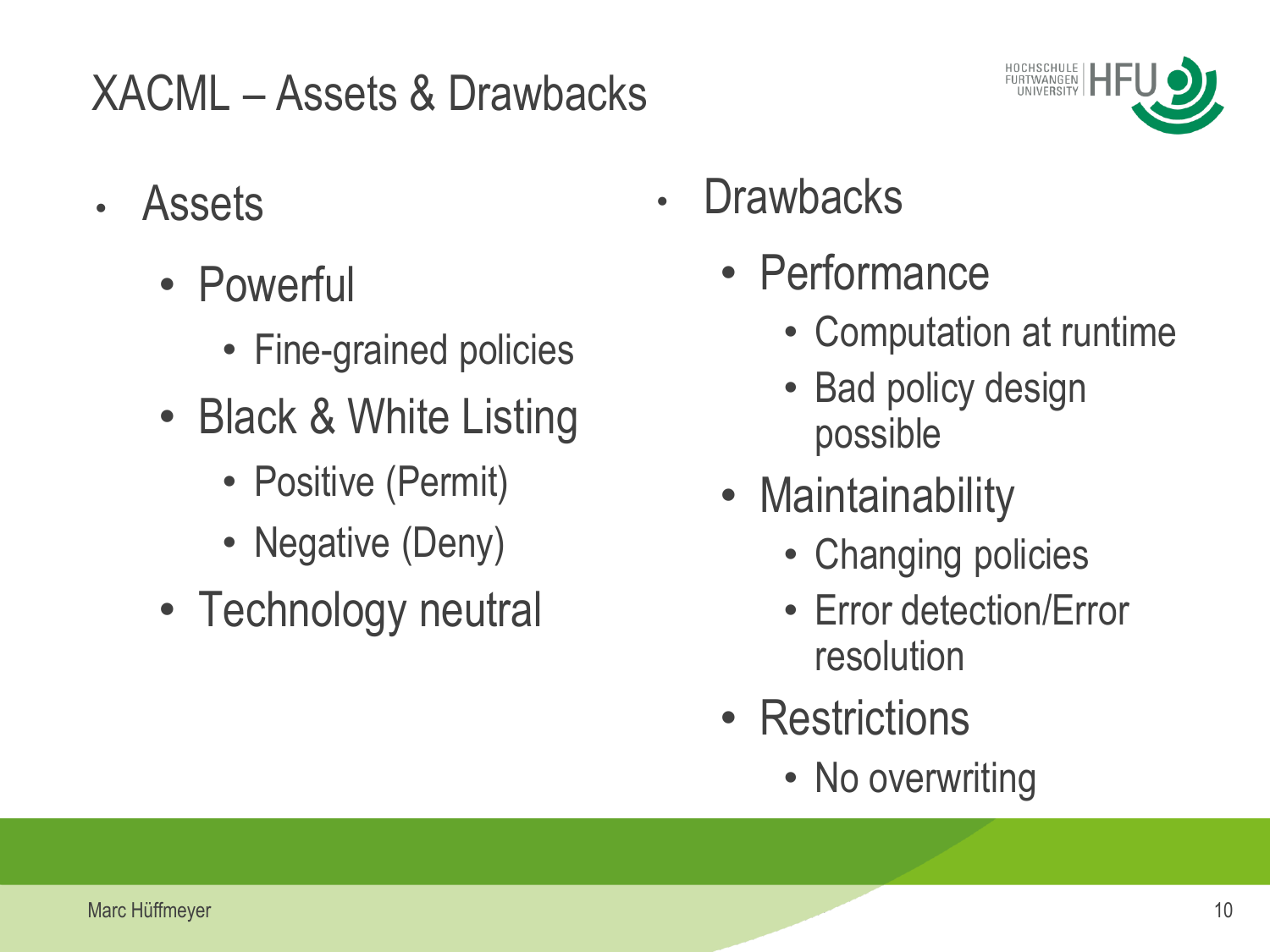#### Policy Design



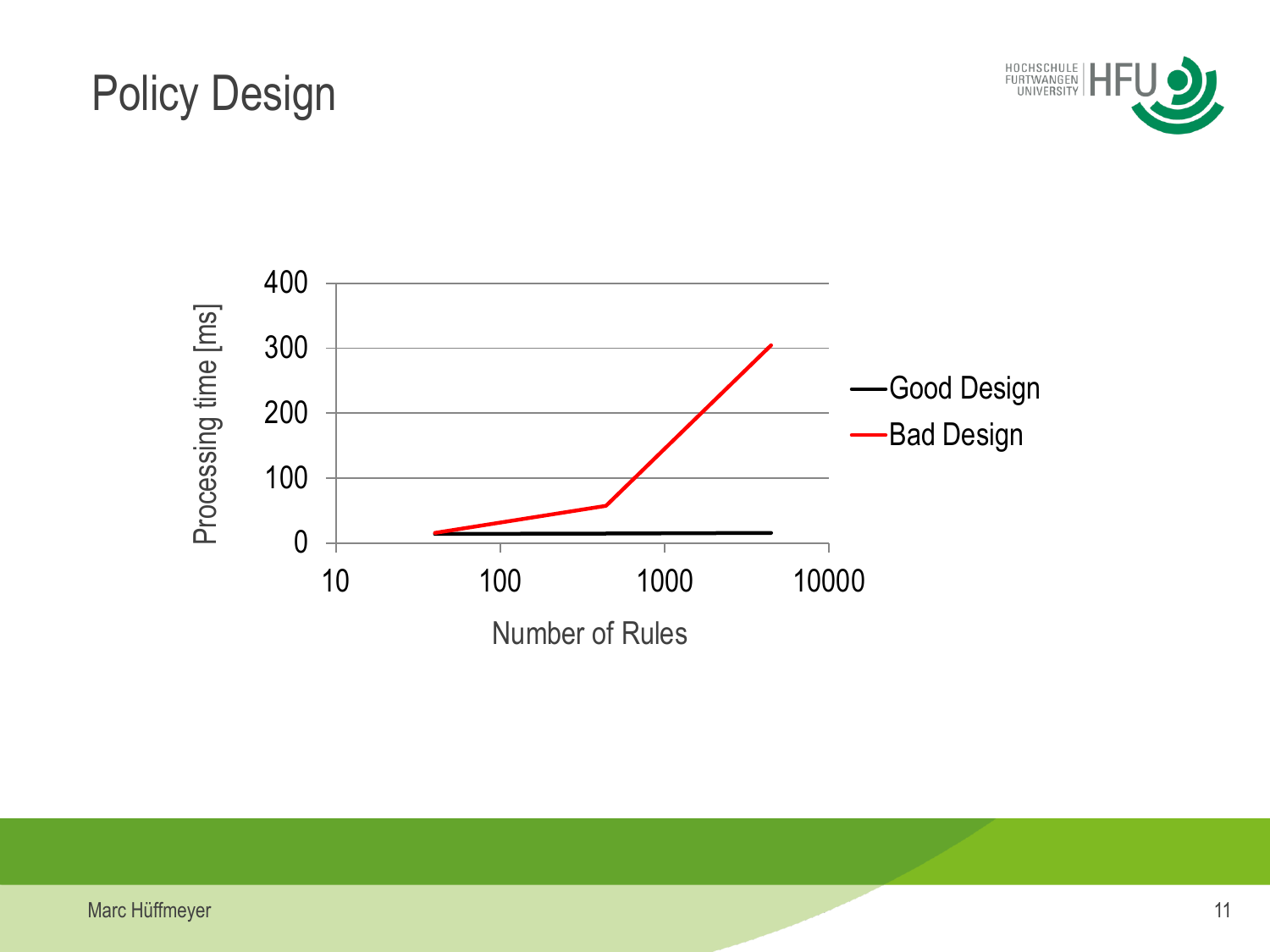

## RestACL – Overview

- Inspired by XACML
	- Declarative Authorization
	- Attribute Based
- Goals
	- Avoid performance traps
	- Decrease maintenance efforts
- Intuitive for developers who know REST
	- Resource Oriented
	- Uniform Interface
	- No Targets, no Combining Algorithms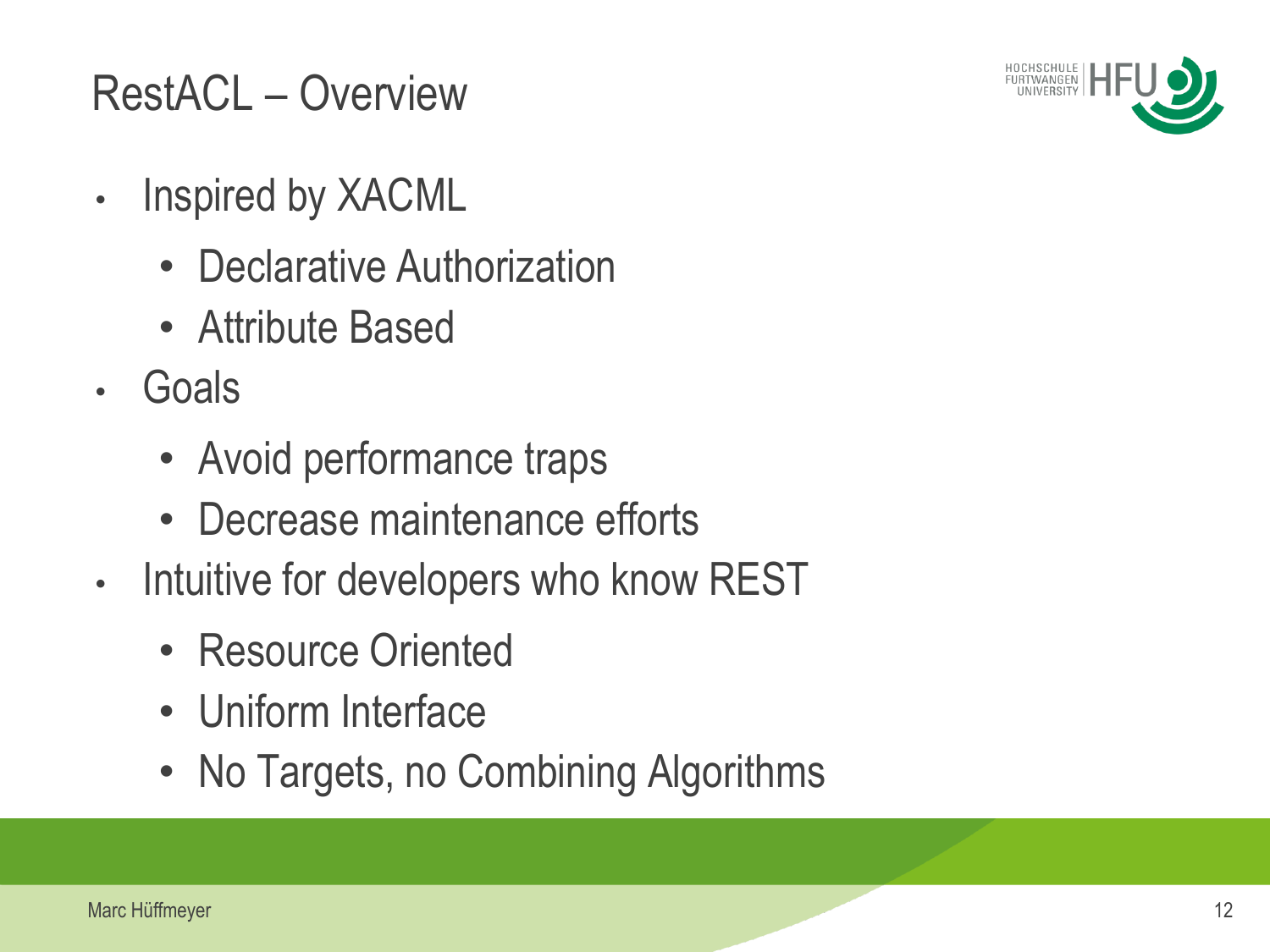#### RestACL – Example (XML-Notation)



```
<policy>
   <resource uri="http://example.org">
     <resource uri="/users">
       <action method="DELETE">
          <rule effect="permit" priority="1">
            <condition match="equal">
              <value>192.168.0.0</value>
              <designator category="environment">network</designator>
            </condition> 
         \langle/rule\rangle </action>
    \langle/resource>
  \langle/resource>
</policy>
```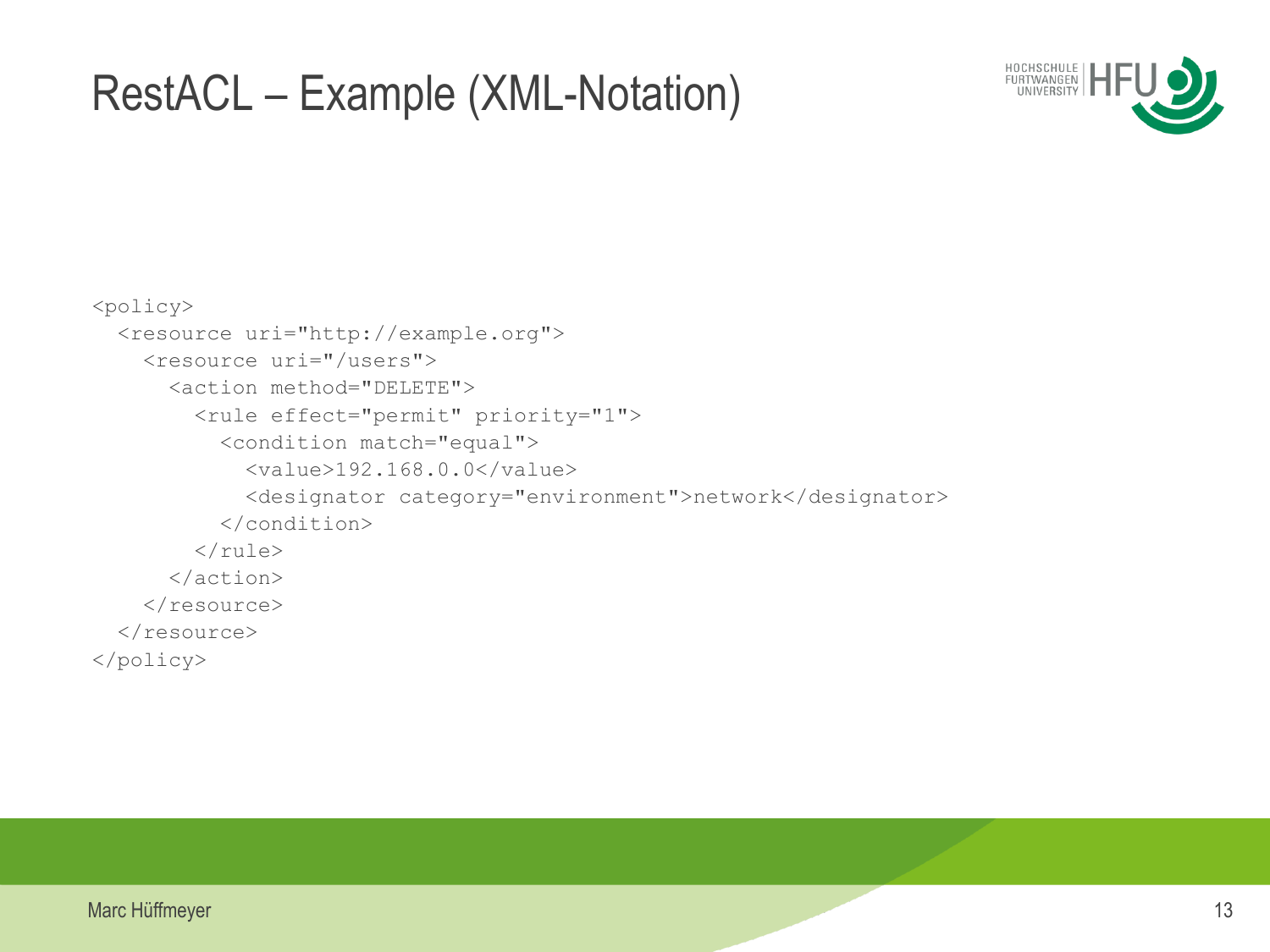#### RestACL – Data model



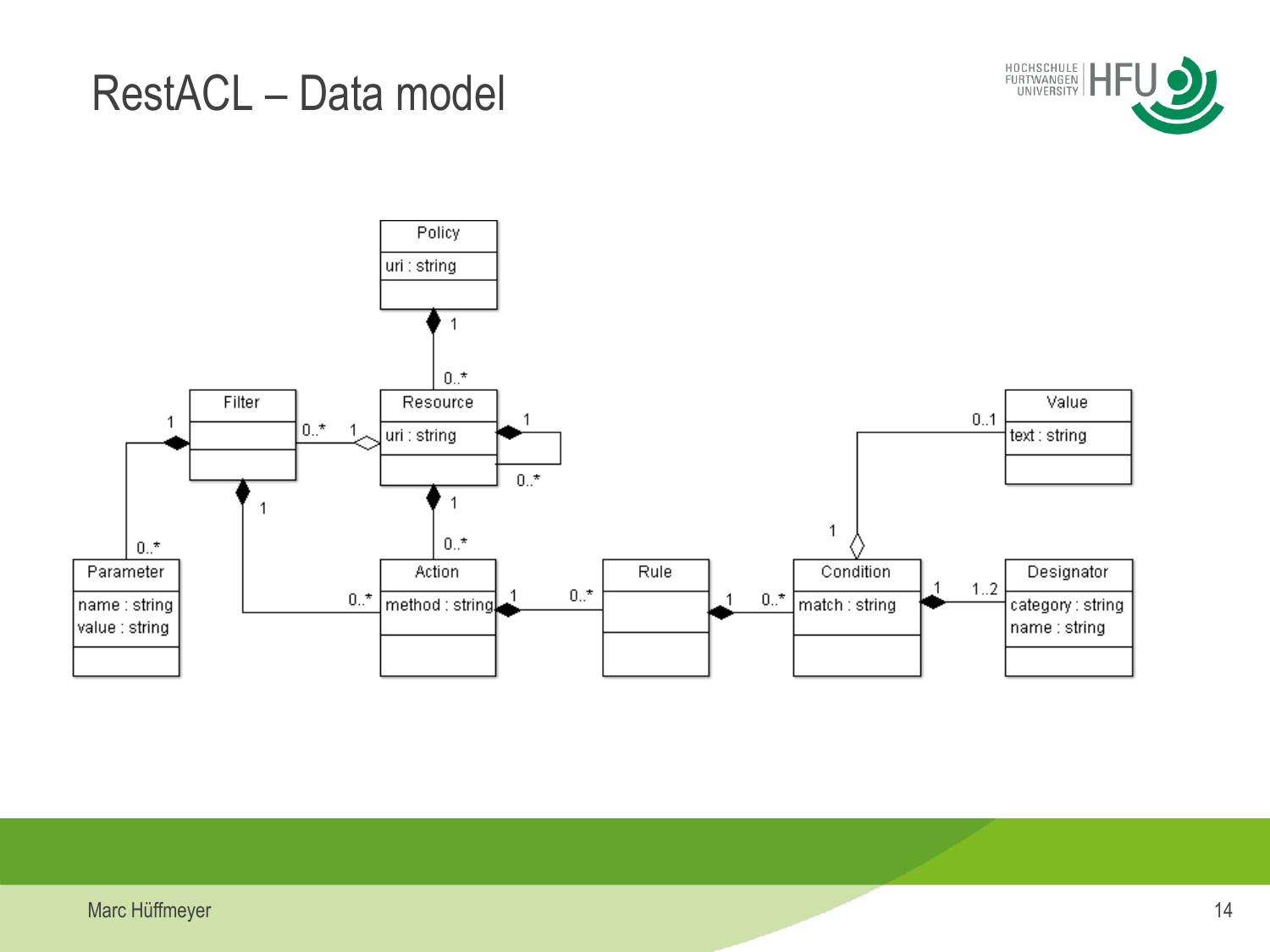## RestACL – Example



```
<policy>
   <resource uri="http://example.org/users">
     <action method="DELETE" id="action1">
       <rule effect="permit" priority="1">
         <condition match="equal">
           <value>192.168.0.0</value>
           <designator category="environment">network</designator>
         </condition> 
      \langle/rule>
     </action>
     <resource uri="/1/photos">
       <filter>
         <parameter name="date" value="2015-06-30" />
         <action method="DELETE" or="action1">
          <rule effect="permit" priority="2">
              <condition match="equal">
                <value>huef</value>
                <designator category="subject">id</designator>
              </condition> 
          \langle rule\rangle </action>
       </filter>
     </resource>
  \langle/resource>
</policy>
```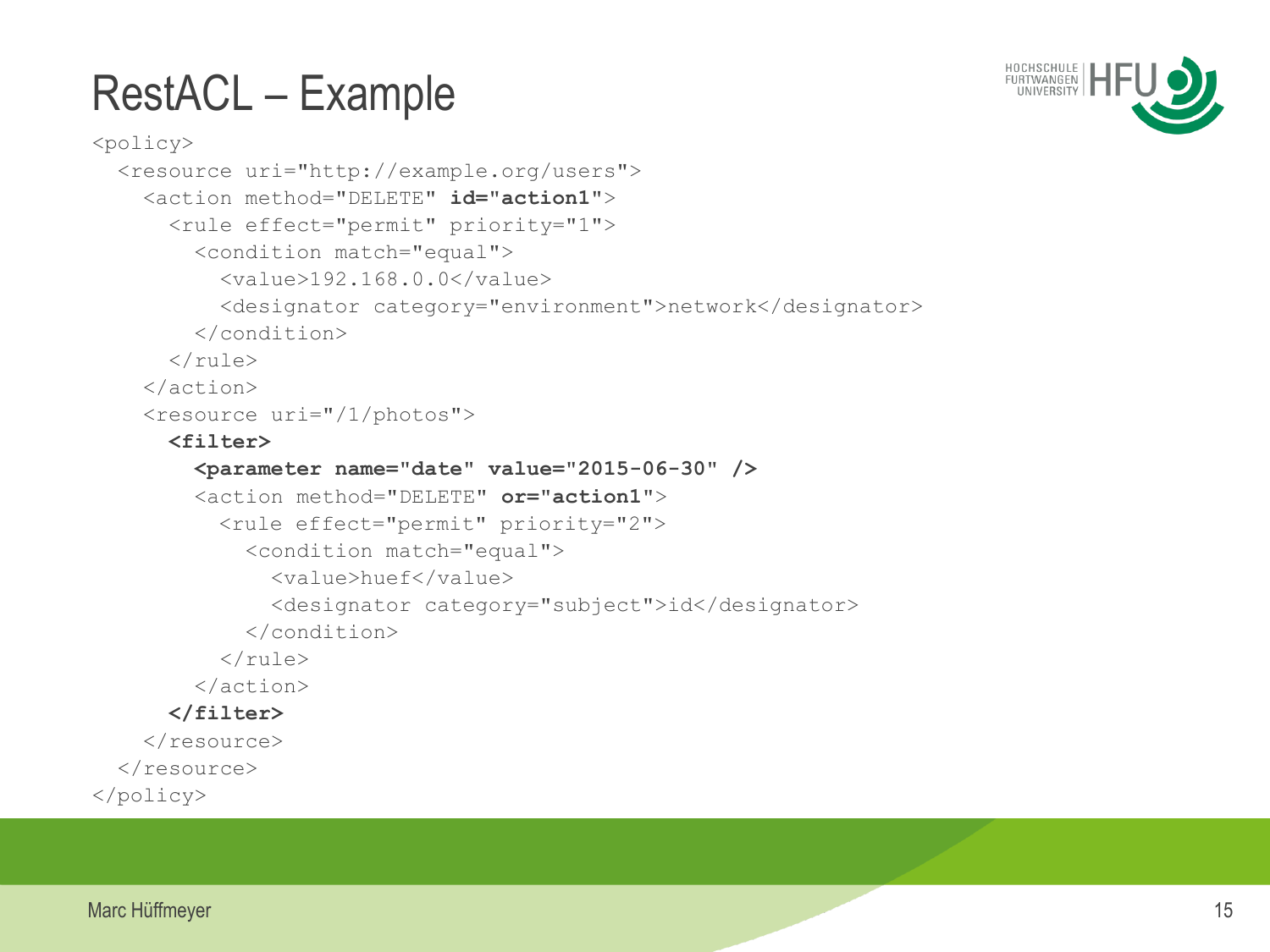



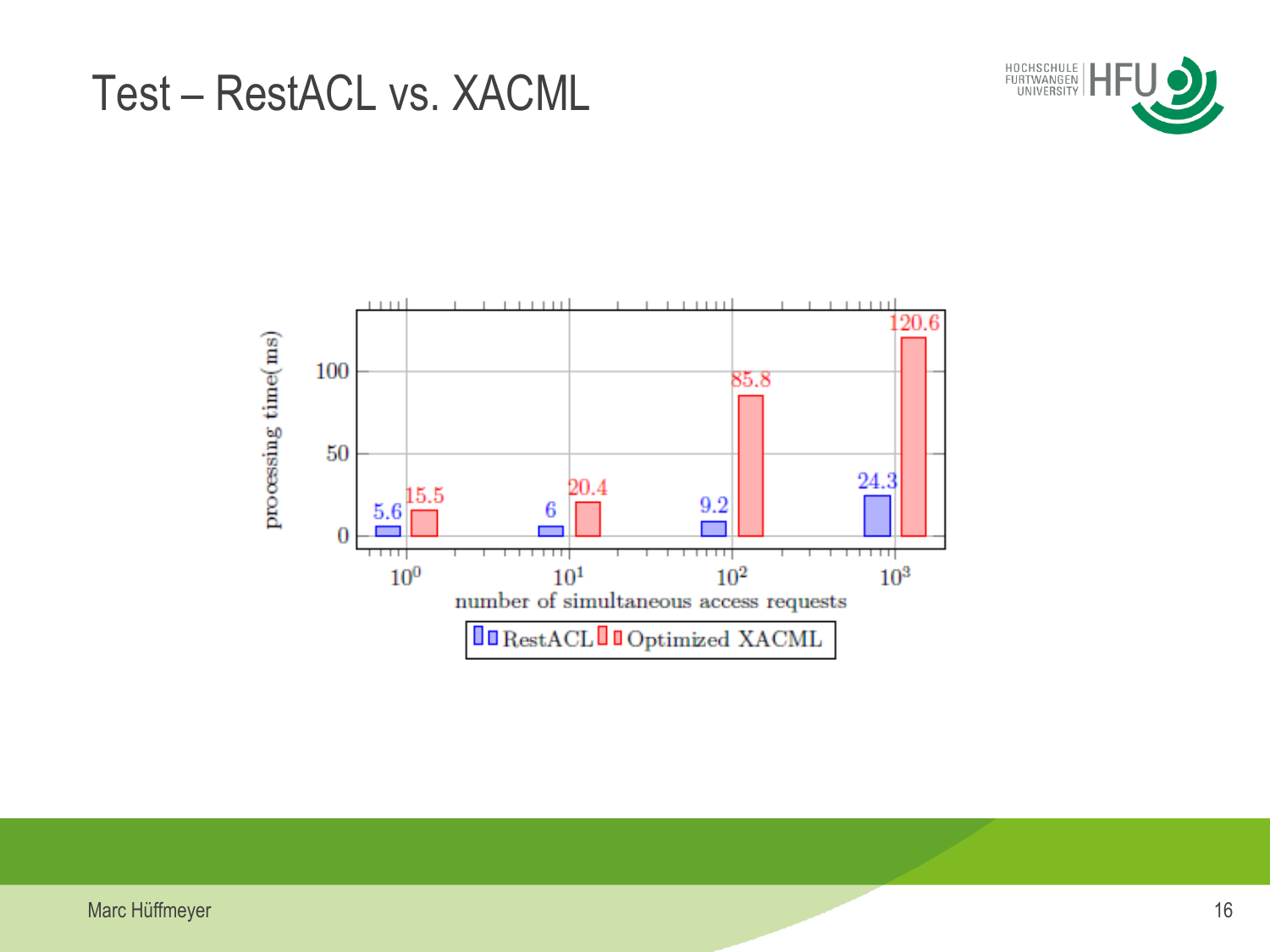Test



- RestACL shows the same behaviour like optimized XACML
- RestACL is lightweight
	- Performance benefit
	- Loss of flexibility
		- e.g. Subject oriented policies are not possible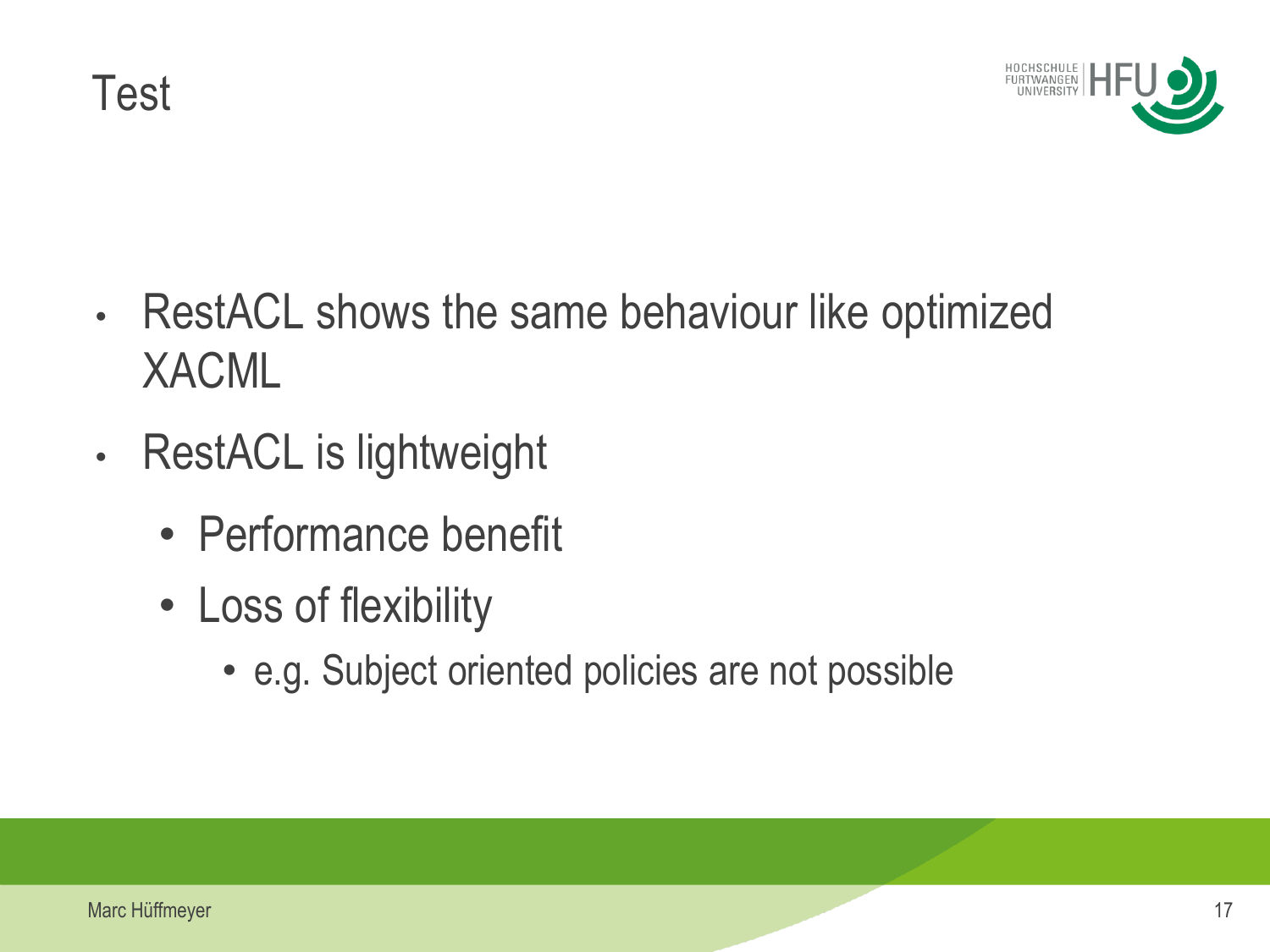#### Marc Hüffmeyer 18 and the contract of the contract of the contract of the contract of the contract of the contract of the contract of the contract of the contract of the contract of the contract of the contract of the cont

#### **Conclusions**

- XACML
	- Powerful
	- Complex
- RestACL
	- Resource Oriented
	- No performance traps
	- Easier to create and maintain Access Rules